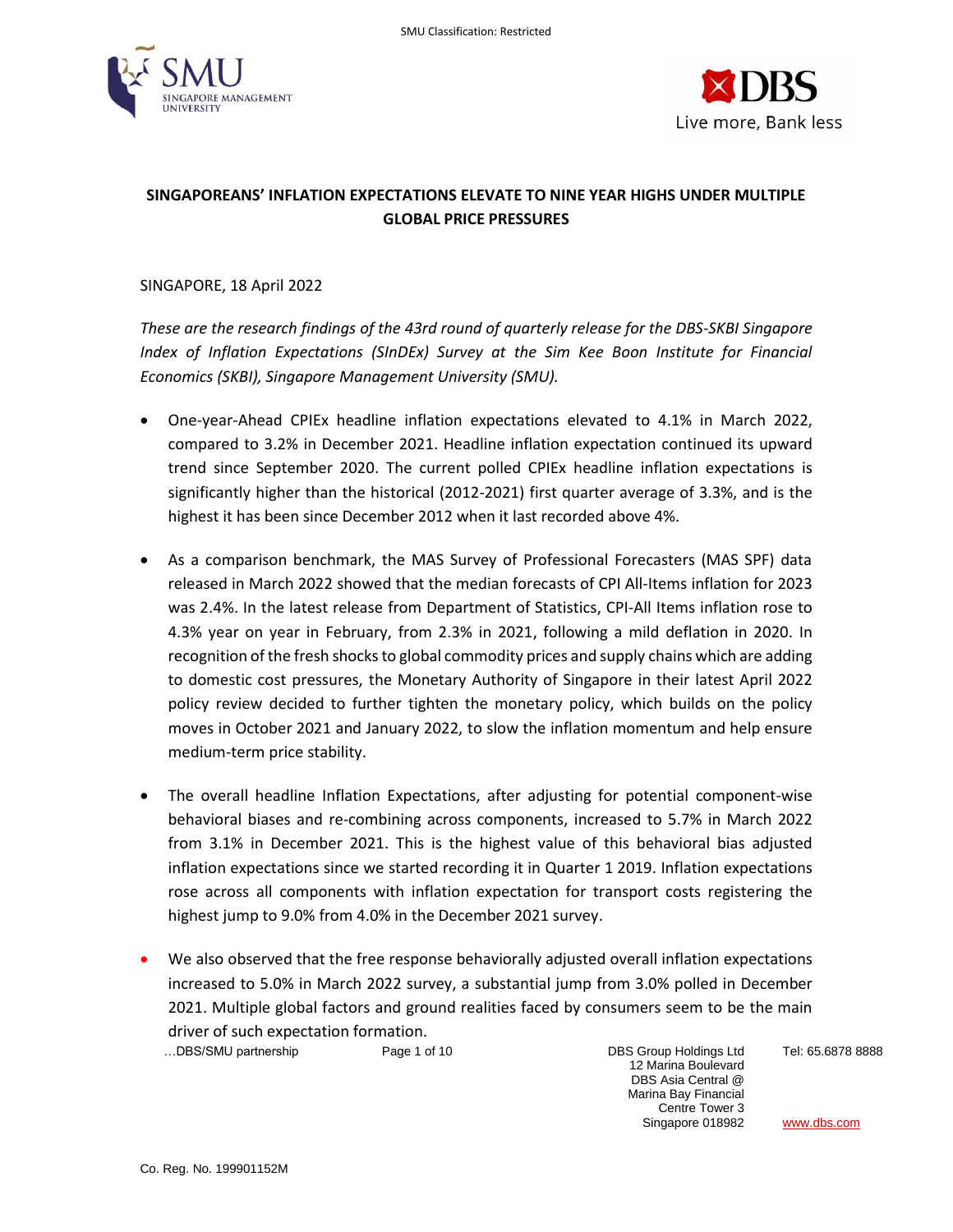



- In the March 2022 wave, continuing the analysis we embarked on in September 2020, an indepth survey on the potential impact of Covid-19 on inflation expectations of different components of CPI was conducted. We found that the inflation expectations for most components are expected to have no disproportionate Covid-19 related impact, including the overall One-year Ahead inflation and Five-year Ahead inflation.
- Following the academic work by Alberto Cavallo of Harvard Business School (2020) and the UK Office of National Statistics (ONS), respondents were asked if there were any substantive changes to their consumption basket. In March 2022, results suggest there is no change in most of the components, exceptions being Housing and Utilities and Household Durables and Services – both of which are expected to see limited increase. This perhaps indicates that after two years since the pandemic was first declared, Singaporeans are getting used to the new normal and their component-wise monthly expenditures remain relatively stable even in the face of new waves and new restrictions. However, the recent surge in utility costs together with services related cost increase due to a tight labor market might have increased household expenditure for those components.
- Excluding accommodation and private road transportation related costs, the One-year-Ahead CPIEx core inflation expectations saw an increase from 3.1% in December 2021 to 3.9% in March 2022, charting the increase in the headline inflation expectations.
- For a subgroup of the population who owns their accommodation and uses public transport, the One-year-Ahead CPIEx core inflation expectations increased from 2.9% in December 2021 to 3.9% in March 2022. This sub-sample measurement is potentially more accurate than the full sample measurement, as the respondents truly face the MAS Core Inflation on a day-today basis. As expected, the level confirms the increase in the MAS Core Inflation expectations based on the polled data.
- The One-year-Ahead composite index of inflation expectations, SInDEx1, that puts less weight on more volatile components like accommodation, private road transport, food and energy related expenses polled at 4.0% in March 2022, an increase from the 3.2% figure polled in December 2021 and the highest since September 2012. It is significantly higher than the first quarter average SInDEx of 3.3% since the survey's inception in 2012.
- In March 2022, around 73% of the survey respondents reported their belief that Covid-19's impact on growth would be significant compared to lower proportion at 59% in December 2021. The share of survey respondents who feel that Covid-19 will have long-term impact on

…DBS/SMU partnership Page 2 of 10 DBS Group Holdings Ltd

12 Marina Boulevard DBS Asia Central @ Marina Bay Financial Centre Tower 3 Singapore 018982 Tel: 65.6878 8888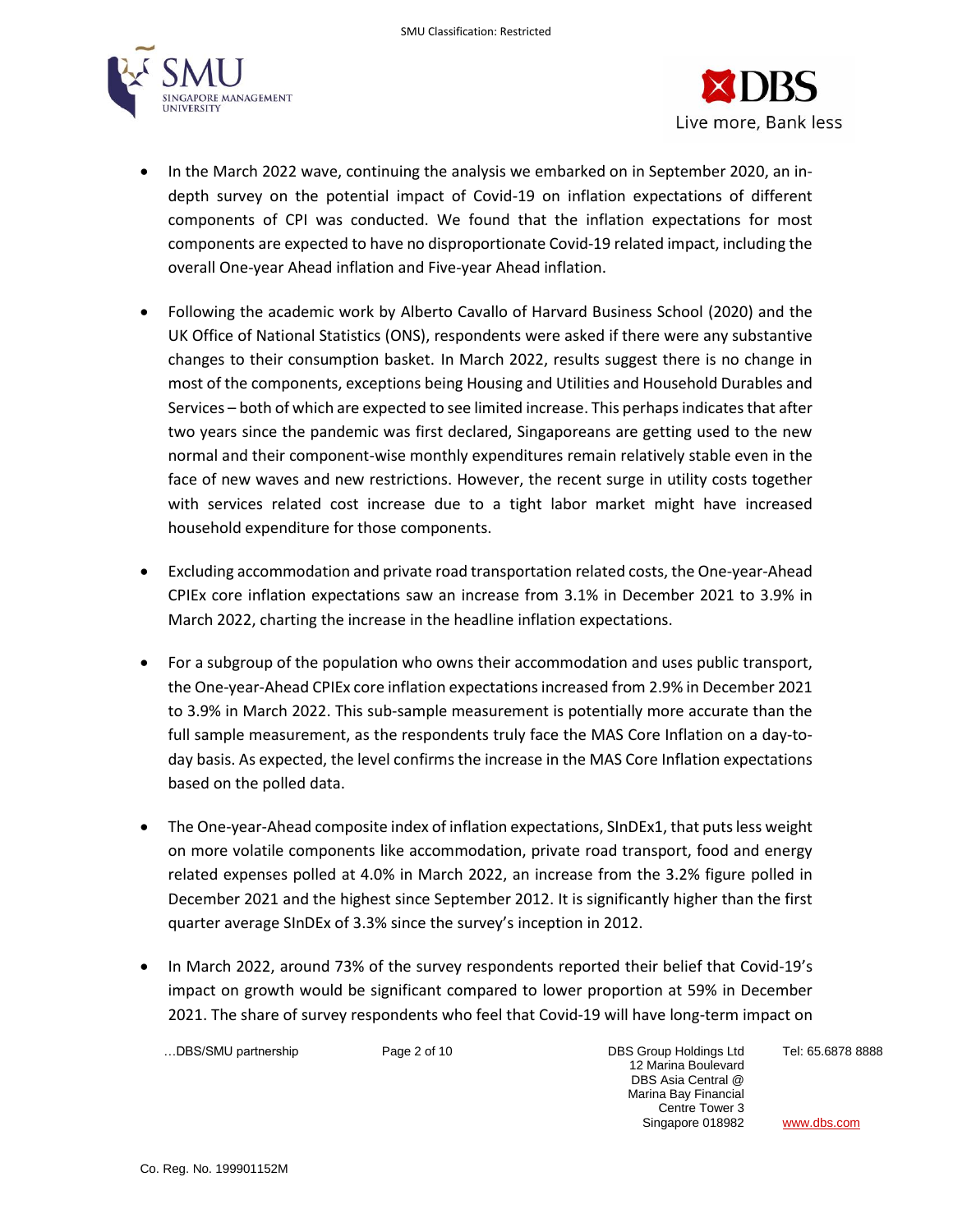



inflation similarly increased to around 74%, from about 59% in December 2021. Both results indicate that with the emergence of the Omicron variant, new infections albeit generally milder and push towards reopening, new waves and some continued constraints on normal life are being accepted as "the new normal" of an endemic Covid-19.

- In addition, around 12.1% of the Singaporeans polled expect a more than 5% reduction in salary in the next 12 months slightly worse compared to 10.4% in December 2021. However, the median salary increment expectation was an increase by 1-5%, an improvement from the previous poll in December 2021.
- As a measure of the tradeoff between prioritising economic growth compared to the cost to life, the so-called livelihood over life debate, the ratio was 3.3 in March 2022, higher than 2.6 in December 2021. This means for every person who prioritised life over livelihood, there are more than three who prioritised livelihood over life. This also indicates a level of divergence among Singaporeans, some who feel the economy should be reopened fully to generate some semblance of growth and creating jobs while others feel that protecting lives should be considered with utmost priority particularly given the high level of vaccination.

…DBS/SMU partnership Page 3 of 10 DBS Group Holdings Ltd

12 Marina Boulevard DBS Asia Central @ Marina Bay Financial Centre Tower 3 Singapore 018982 Tel: 65.6878 8888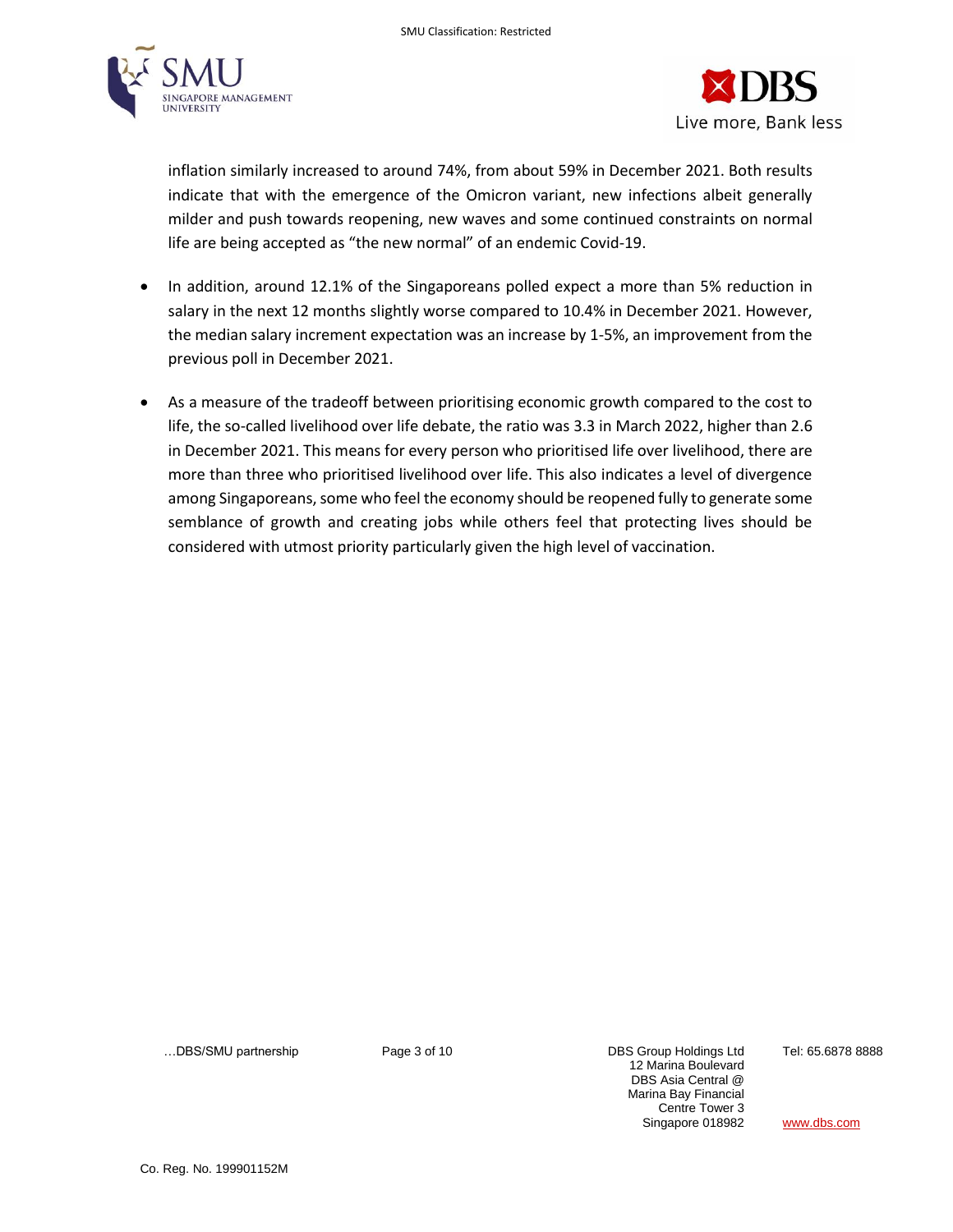



**Figure 1: One-year-Ahead-inflation expectations:** The chart shows the quarterly DBS-SKBI CPIEx (CPI-All Item) and DBS-SKBI CPIEx Core (Excluding accommodation and private road transportation components) One-Year-Ahead Inflation Expectations polled in the quarterly online Singapore Index of Inflation Expectations (SInDex) Survey conducted March 14-22, 2022.



Source: SKBI, SMU, MAS, Department of Statistics

DBS Chief Economist and Managing Director of Group Research, Dr. Taimur Baig commented, "In line with global developments, both actual and expected inflation have picked up in Singapore. Sharp rise in food, fuel, and rents are now a global phenomenon, although the rates of increases in Singapore are more modest compared to what's seen in the US and Europe. We think that credible policy action by the MAS will keep expectations moderate in Singapore, although the chance of expectations going back to long-term trend levels in the near-term is low. Under these circumstances of sustained price pressure, further steepening of the nominal exchange rate band by Singapore's central bank looks justified, in our view."

…DBS/SMU partnership Page 4 of 10 DBS Group Holdings Ltd

12 Marina Boulevard DBS Asia Central @ Marina Bay Financial Centre Tower 3 Singapore 018982 Tel: 65.6878 8888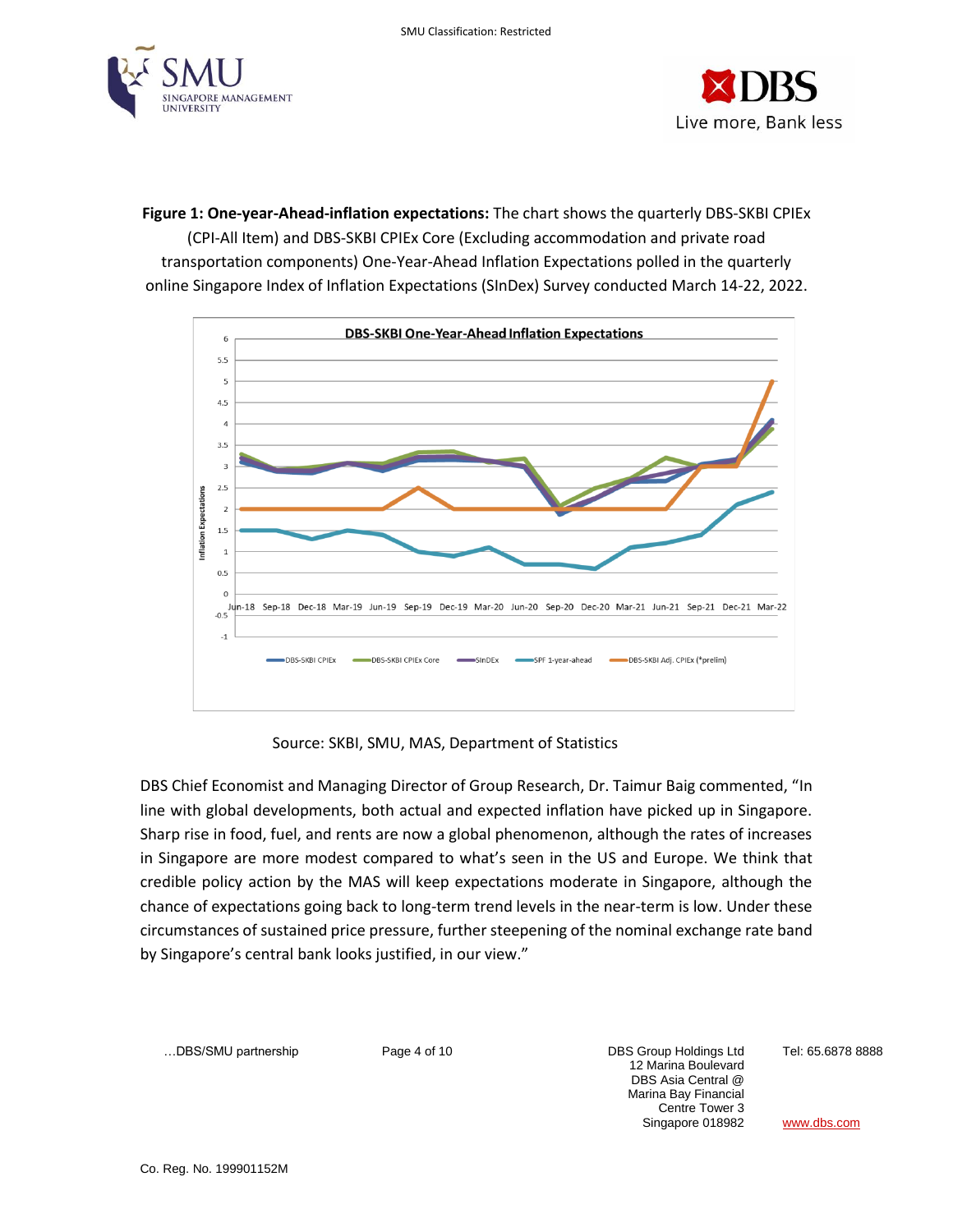



SKBI Director Professor Dave Fernandez commented, "Inflation expectations, reported inflation, and central banks are all on the move, both in Singapore and globally. Therefore, all inflation datapoints, including the ones from our survey, should be monitored closely."

SMU Assistant Professor of Finance and founding Principal Investigator of the DBS-SKBI SInDEx Project, Aurobindo Ghosh highlighted, "It may sound like a cliché but the global inflation has been caught in a perfect storm. The reasons are manifold including disrupted reopening from the Covid-19 pandemic in major global cities like Shanghai, cyclical increase in both hard and soft commodity prices exacerbated by strife in two of the largest global exporters of food grain, continuing supply chain disruptions increasing freight time and cost, and finally, impending normalization from accommodative monetary policy which has together bought US inflation rate to 40-year highs at 8.5% in March 2022. Singapore being a small open economy is vulnerable to all these risk factors. So, it's not surprising One-year Ahead headline and core inflation expectations jumped to over 4% for the first time in 9 years of SInDEx survey."

"Responding to global cues, before the conflict in Ukraine, the Monetary Authority of Singapore already tightened their exchange rate based monetary policy in January 2022 and then again in April 2022 in a pre-emptive move to preclude the prospect of unhinged or unanchored inflation expectations. However, the impact of passthrough costs like rental, distribution and labour costs in a tight labour market are harder to mitigate even with the appreciating Singapore dollar against a trade weighted basket of currencies. Respondents to the survey in March 2022, corroborating academic work by Cavallo (2020), opined that their consumption basket has slightly higher expense due to energy and service costs, although impact on direct Covid-19 related expenses seem to have subsided.," Prof Ghosh reflected.

For the longer horizon, the Five-year-Ahead CPIEx inflation expectations increased in March 2022 to 4.8% from 3.8% in December 2021. The current polled number is higher than the first quarter average of 4.1% since the survey's inception in 2012.

The Five-year-Ahead CPIEx core inflation expectations (excluding accommodation and private road transportation related costs) also increased to 4.6% in March 2022 from 3.6% in December 2021. Overall, the composite Five-year-Ahead SInDEx5 also increased to 4.8% in March 2022, from 3.7% in December 2021. In comparison, the current polled numbers are a bit higher than the first quarter average value (since the survey's inception in 2011 till 2021) of the composite Five-year-Ahead SInDEx5 of 3.9%.

…DBS/SMU partnership Page 5 of 10 DBS Group Holdings Ltd

12 Marina Boulevard DBS Asia Central @ Marina Bay Financial Centre Tower 3 Singapore 018982 Tel: 65.6878 8888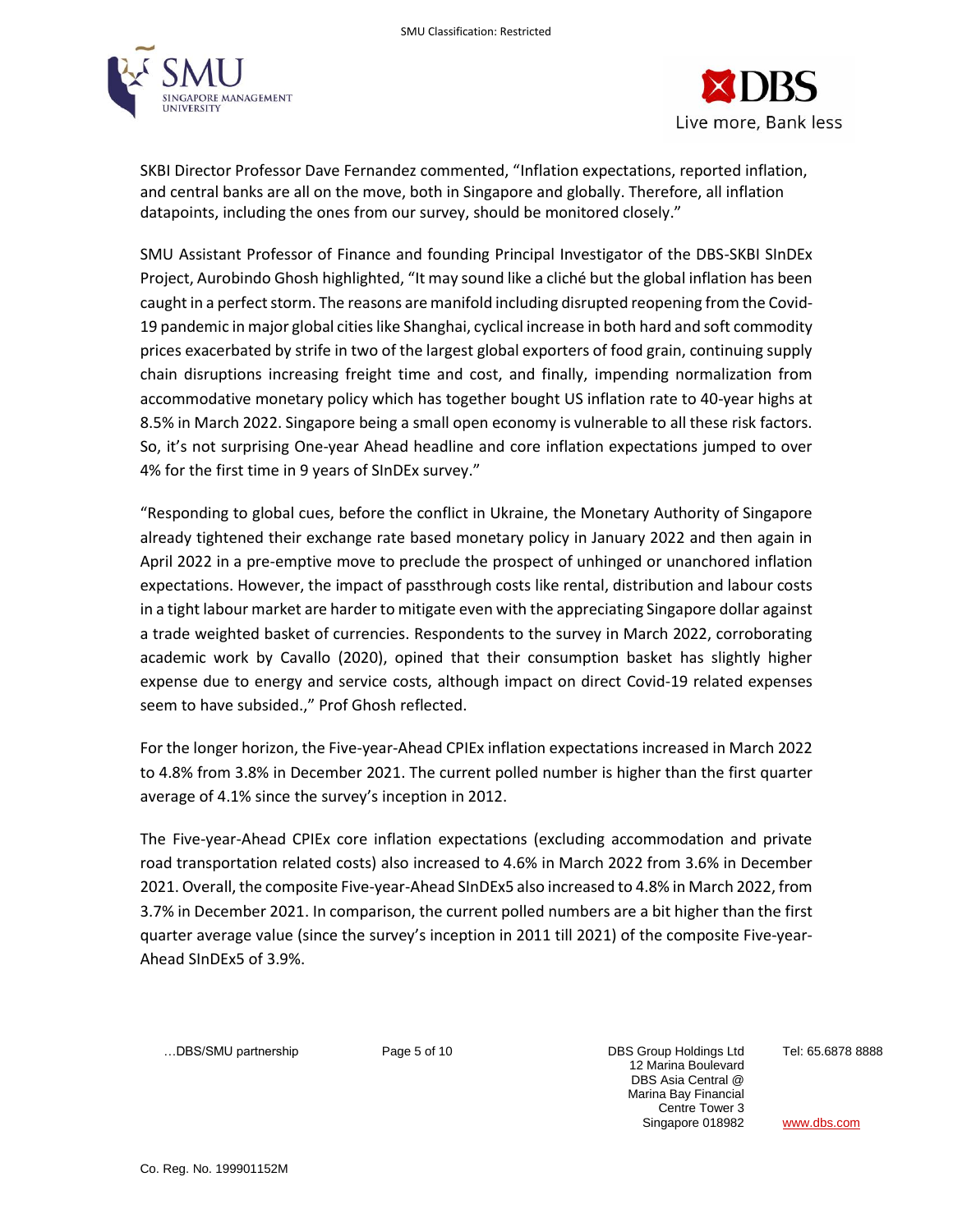



"The silver lining for the dark cloud of higher inflation expectations is the world attention seem to be descending on inflation and steps are being taken to mitigate inflation risks, such as the releasing of a million barrel a day from strategic petroleum reserves by the US administration to ease the pressure on oil prices. In the wake of Russian aggression in Ukraine, Western European countries are also weaning off Russian oil and gas. This also might give a strong fillip towards transitioning out of fossil fuel, even though in the short to medium term higher petroleum prices, and hence bigger incentive towards alternatives is expected. For the long term, inflation expectations also seem to be swayed by the conflict and consequent price increases. In other words, there seem to be more significant structural concerns related to the impact of geopolitics on prices. This needs to be addressed for longer term anchoring of inflation expectations. Finally, on the pandemic front, our live-vs-livelihood debate seems to signal that, with widespread vaccination and boosting, even with the more transmissible but less virulent Omicron variant, for every one person who selects life over livelihood, over three respondents support the government's push towards opening up the economy." Prof Ghosh commented.

…DBS/SMU partnership Page 6 of 10 DBS Group Holdings Ltd

12 Marina Boulevard DBS Asia Central @ Marina Bay Financial Centre Tower 3 Singapore 018982 Tel: 65.6878 8888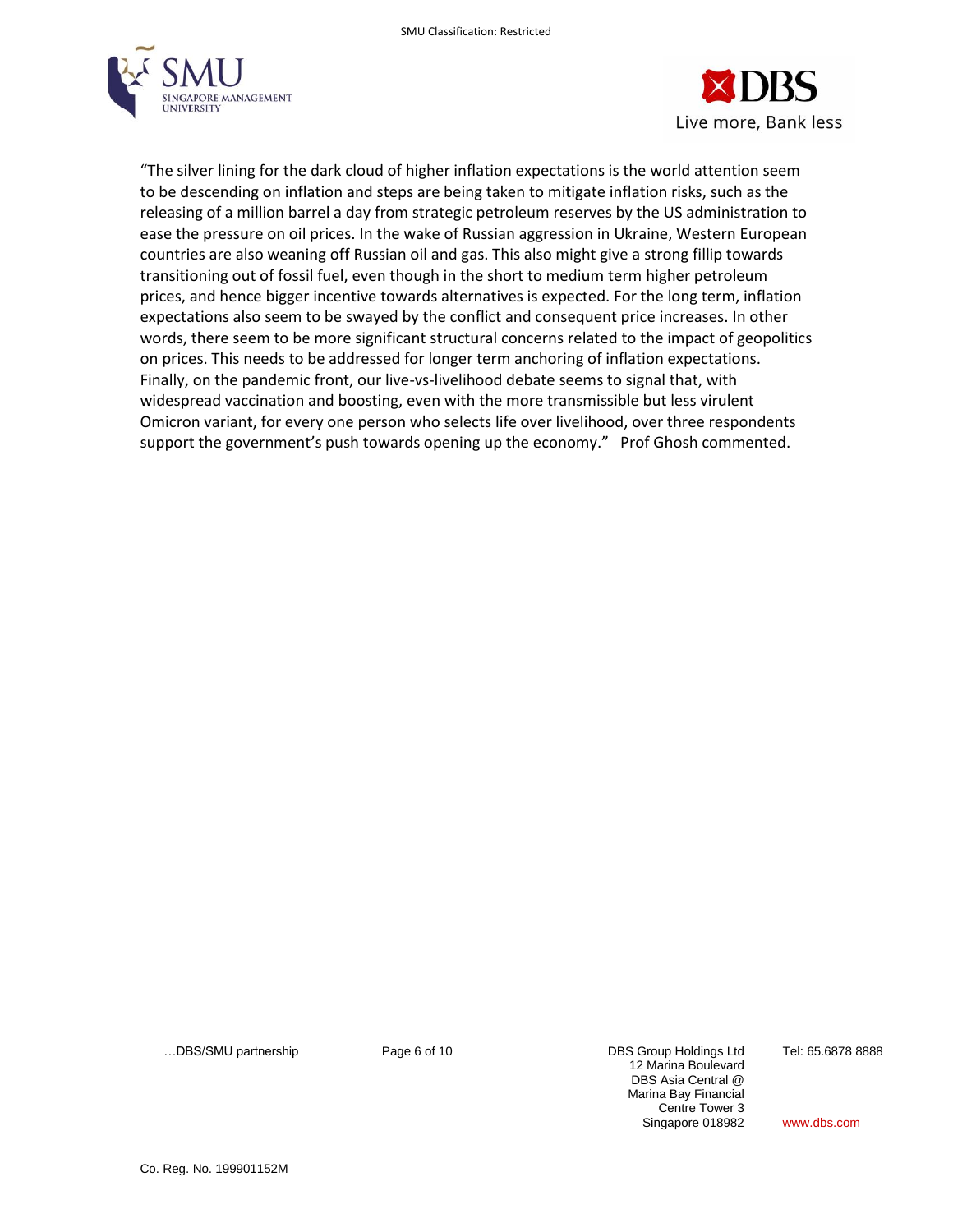



#### **Methodology**

DBS-SKBI SInDEx survey yields CPIEx Inflation Expectations (estimating headline inflation expectations) and related indices are products of the online survey of around 500 randomly selected individuals representing a cross section of Singaporean households. The survey is led by Principal Investigator Dr. Aurobindo Ghosh, Assistant Professor of Finance (Education) at Lee Kong Chian School of Business, SMU. The online survey, powered by Agility Research and Strategy, helps researchers understand the behaviour and sentiments of decision makers in Singaporean households. DBS Group Research is a co-sponsor and research partner with the Sim Kee Boon Institute for Financial Economics (SKBI) at SMU.

The quarterly DBS-SKBI SInDEx survey has also yielded two composite indices, SInDEx1 and SInDEx5. SInDEx1 and SInDEx5 measure the One-year inflation expectations and the Five-year inflation expectations, respectively. The sampling was done using a quota sample over gender, age and residency status to ensure representativeness of the sample. Employees in some sectors like journalism and marketing were excluded as that might have an effect on their responses to questions on consumption behaviour and expectations.

The DBS-SKBI SInDEx survey was augmented in June 2018, based on a joint research study conducted by SMU researchers in collaboration with MAS and the Behavioral Insights Team, where respondents were polled on their perceptions of components of the Consumers Price Index (CPI) and adjusted for possible behavioural biases prevalent in online surveys.

Based on the recommendations of the joint study, since March 2019 the research team has polled the One-year-Ahead inflation expectations of all of the major components of CPI-All Items inflation. The behaviorally adjusted component-wise inflation expectations have increased for all components, especially Transport. In free response answers, compared to the December 2021 survey, respondents in the March 2022 survey polled One-year Ahead and Five-year Ahead headline and core inflation expectations to increase.

We introduced a new ratio in the June 2020 survey, on the life versus livelihood debate as an aftermath of the Covid 19 pandemic - the ratio of respondents who feels livelihood should be prioritised over life vis-à-vis those who feel the other way . This ratio increased from 2.6 in December 2021, to 3.3 in March 2022, which means for every respondent who prioritised life over livelihood, there were more than 3 who prioritised livelihood over life, signaling a level of pandemic restriction fatigue and a divergence of opinion about the best way forward.

...DBS/SMU partnership **Page 7 of 10** DBS Group Holdings Ltd

12 Marina Boulevard DBS Asia Central @ Marina Bay Financial Centre Tower 3 Singapore 018982 Tel: 65.6878 8888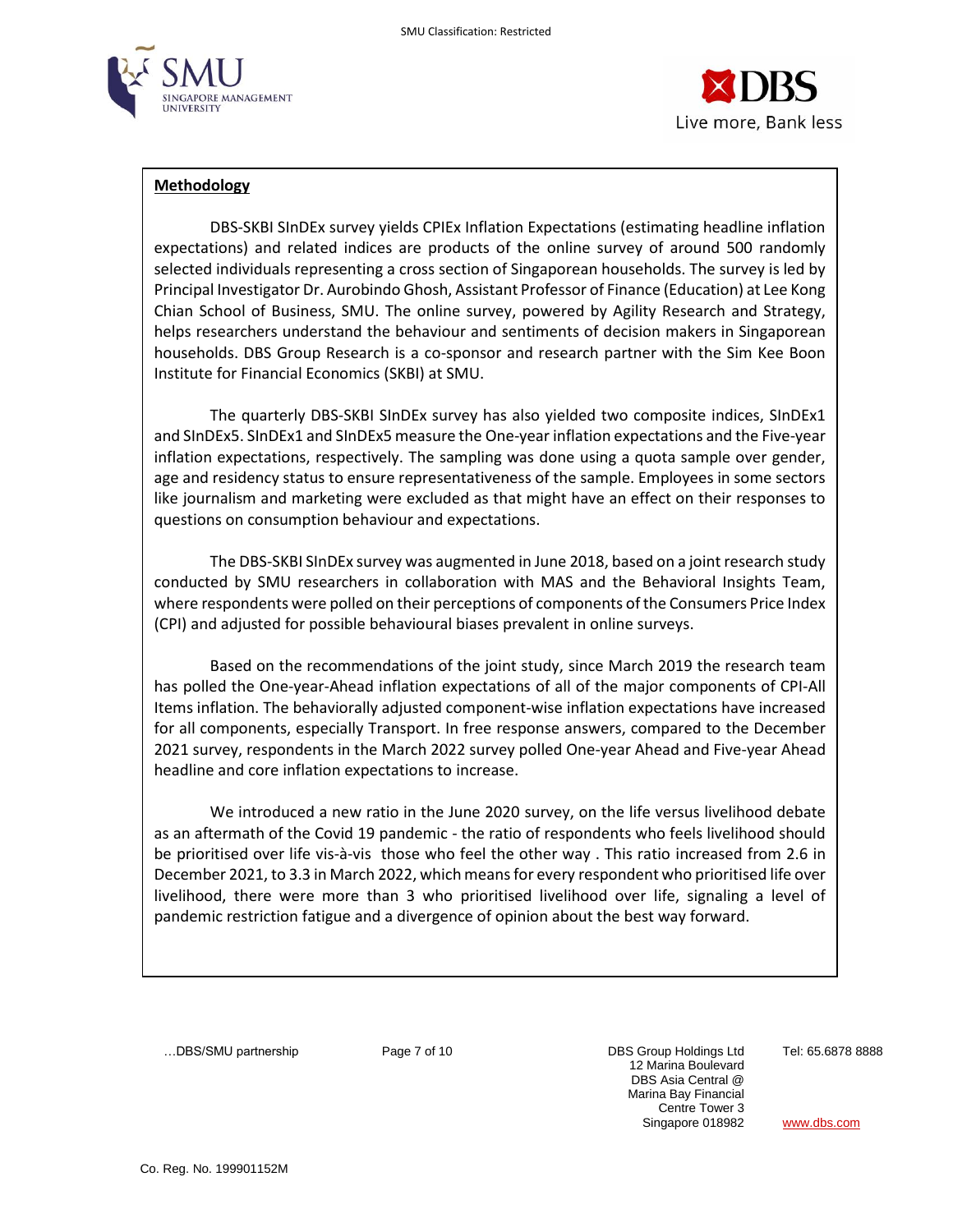



**Figure 2: Five-year-Ahead-Inflation Expectations in Singapore:** The chart shows the quarterly DBS-SKBI CPIEx (CPI-All Item), DBS-SKBI CPIEx Core (excluding accommodation and private road transportation components), SInDEx (Composite index with lower weights on volatile components like food, energy, accommodation and private road transportation) One-Year and Five-Year-Ahead Inflation Expectations polled online quarterly for the Singapore Index of Inflation Expectations (SInDex) Survey conducted March 14-22, 2022. The chart shows a preliminary estimate of Behaviourally Adjusted One-year-Ahead overall DBS-SKBI Adjusted CPIEx. As comparison benchmarks, the chart provides the most recent quarterly CPI-All Item Inflation, MAS Survey of Professional Forecasters median One-year-Ahead CPI-All Item inflation forecasts and the yield spread of 10-year and 1-year Singapore Savings Bonds (SSB).





…DBS/SMU partnership Page 8 of 10 DBS Group Holdings Ltd 12 Marina Boulevard DBS Asia Central @ Marina Bay Financial Centre Tower 3 Singapore 018982 Tel: 65.6878 8888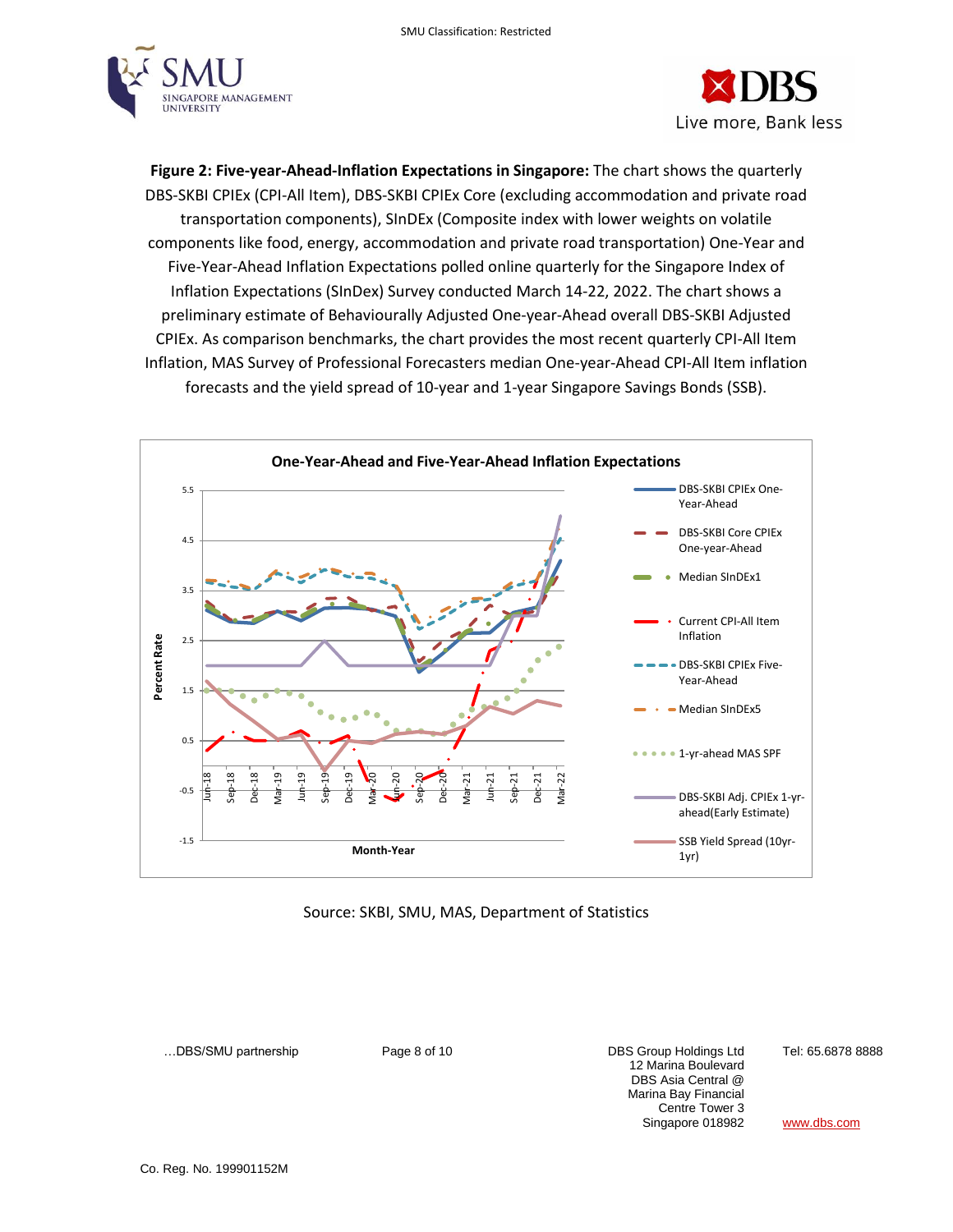



## **About DBS**

DBS is a leading financial services group in Asia, with over 280 branches across 18 markets. Headquartered and listed in Singapore, DBS has a growing presence in the three key Asian axes of growth: Greater China, Southeast Asia and South Asia. The bank's "AA-" and "Aa1" credit ratings are among the highest in the world.

Recognised for its global leadership, DBS has been named "[Best Bank in the World](https://www.dbs.com/newsroom/DBS_named_Best_Bank_in_the_World)" by Global Finance. The bank is at the forefront of leveraging digital technology to shape the future of banking, having been named ["World's Best Digital Bank"](https://www.dbs.com/newsroom/DBS_named_worlds_best_digital_bank) by Euromoney. In addition, DBS has been accorded the "[Safest Bank in Asia](https://www.dbs.com/newsroom/DBS_named_Asias_Safest_Bank_for_10th_consecutive_year)" award by Global Finance for ten consecutive years from 2009.

DBS provides a full range of services in consumer, SME and corporate banking. As a bank born and bred in Asia, DBS understands the intricacies of doing business in the region's most dynamic markets. DBS is committed to building lasting relationships with customers, and positively impacting communities through supporting social enterprises, as it banks the Asian way. It has also established a SGD 50 million foundation to strengthen its corporate social responsibility efforts in Singapore and across Asia.

With its extensive network of operations in Asia and emphasis on engaging and empowering its staff, DBS presents exciting career opportunities. The bank acknowledges the passion, commitment and can-do spirit in all of our 26,000 staff, representing over 40 nationalities. For more information, please visi[t www.dbs.com.](http://www.dbs.com/)

## **About Singapore Management University**

A premier university in Asia, the Singapore Management University (SMU) is internationally recognised for its world-class research and distinguished teaching. Established in 2000, SMU's mission is to generate leading-edge research with global impact and to produce broad-based, creative and entrepreneurial leaders for the knowledge-based economy. SMU's education is known for its highly interactive, collaborative and project-based approach to learning.

Home to over 12,000 students across undergraduate, postgraduate professional and postgraduate research programmes, SMU comprises six schools: School of Accountancy, Lee Kong Chian School of Business, School of Economics, School of Computing and Information Systems, Yong Pung How School of Law, and School of Social Sciences. SMU offers a wide range of bachelors', masters', and PhD degree programmes in the disciplinary areas associated with the six schools, as well as in multidisciplinary combinations of these areas.

SMU emphasises rigorous, high-impact, multi- and interdisciplinary research that addresses Asian issues of global relevance. SMU faculty members collaborate with leading international researchers and universities around the world, as well as with partners in the business community and public sector. SMU's city campus is a modern facility located in the heart of downtown

…DBS/SMU partnership Page 9 of 10 DBS Group Holdings Ltd

12 Marina Boulevard DBS Asia Central @ Marina Bay Financial Centre Tower 3 Singapore 018982 Tel: 65.6878 8888